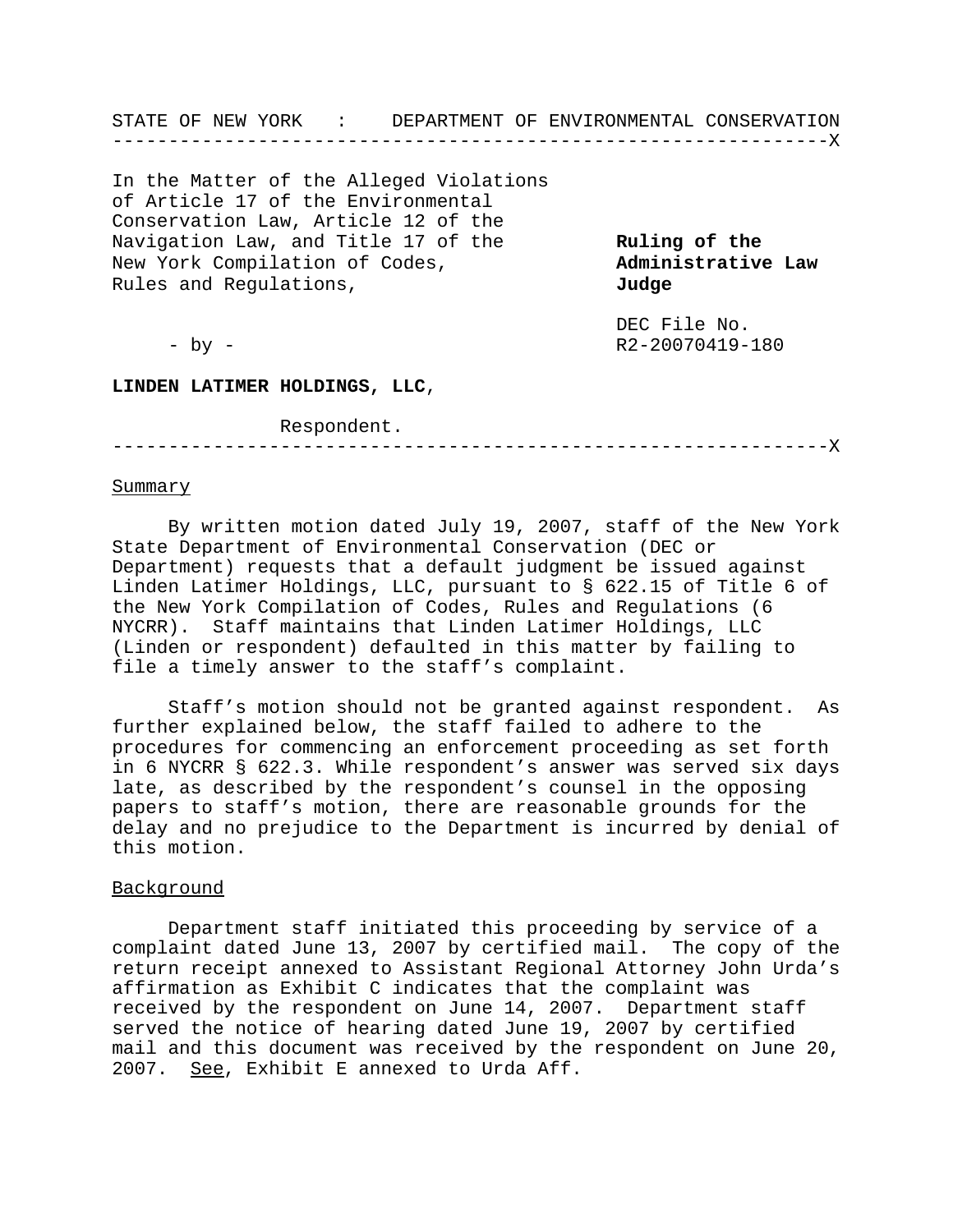In the complaint, staff alleges that property located at 32- 35 Linden Place, Flushing, New York (the site) contains three 4,000-gallon underground storage tanks. See, complaint,  $\P\P$  3-4. The complaint provides that respondent took title to this property on January 31, 2007.  $\underline{\texttt{Id}}.$ , ¶ 3. $^1$  Staff states in the complaint that an oil spill on this site was reported to the Department on November 25, 1997.  $\underline{Id}$ ., ¶ 5.

Staff alleges in its complaint that the oil spill has "impacted soil and groundwater" and "despite repeated attempts by Department staff to obtain Linden Latimer's compliance . . . ," the respondent has failed to remediate the site and it remains contaminated. Complaint, ¶ 5. Staff alleges that the respondent has discharged petroleum into the waters of the state in contravention of water quality standards in violation of Environmental Conservation Law (ECL) § 17-0301, 17-0501, and 17- 0807 and Navigation Law (NL) § 173 and the respondent has failed to undertake containment of the prohibited discharge in violation of NL § 176 and 17 NYCRR § 32.5.  $\underline{Id}$ ., ¶¶ 14-16, 22.

By notice of motion for default judgment and order dated July 19, 2007, Assistant Regional Attorney Urda has moved for a default against the respondent including a demand for a penalty of \$75,000. In its notice of motion for default judgment and order, the staff provides that the respondent has failed to serve a timely answer. Urda Aff., ¶ 13. On July 27, 2007, the OHMS received respondent's opposition to staff's motion that includes its "Not Guilty Answer" dated July 16, 2007. See, Exhibit A annexed to affirmation of Xian Feng Zou, Esq. According to the attorney's affirmation of Mr. Zou submitted in support of respondent's opposition, the answer was served upon the Department staff on July 16, 2007. Zou Aff., ¶ 12. In addition, an affidavit of service annexed to the answer provides that Mr. John Chen served the answer on July 16, 2007.

## Discussion

Section 622.15(b) of 6 NYCRR provides that a motion for default judgment must contain:

 $^{\rm l}$  The complaint refers to a deed and a DEC spill report as annexed as Exhibits A and B respectively. However, neither of these documents are annexed to the pleading submitted to the Office of Hearings and Mediation Services (OHMS).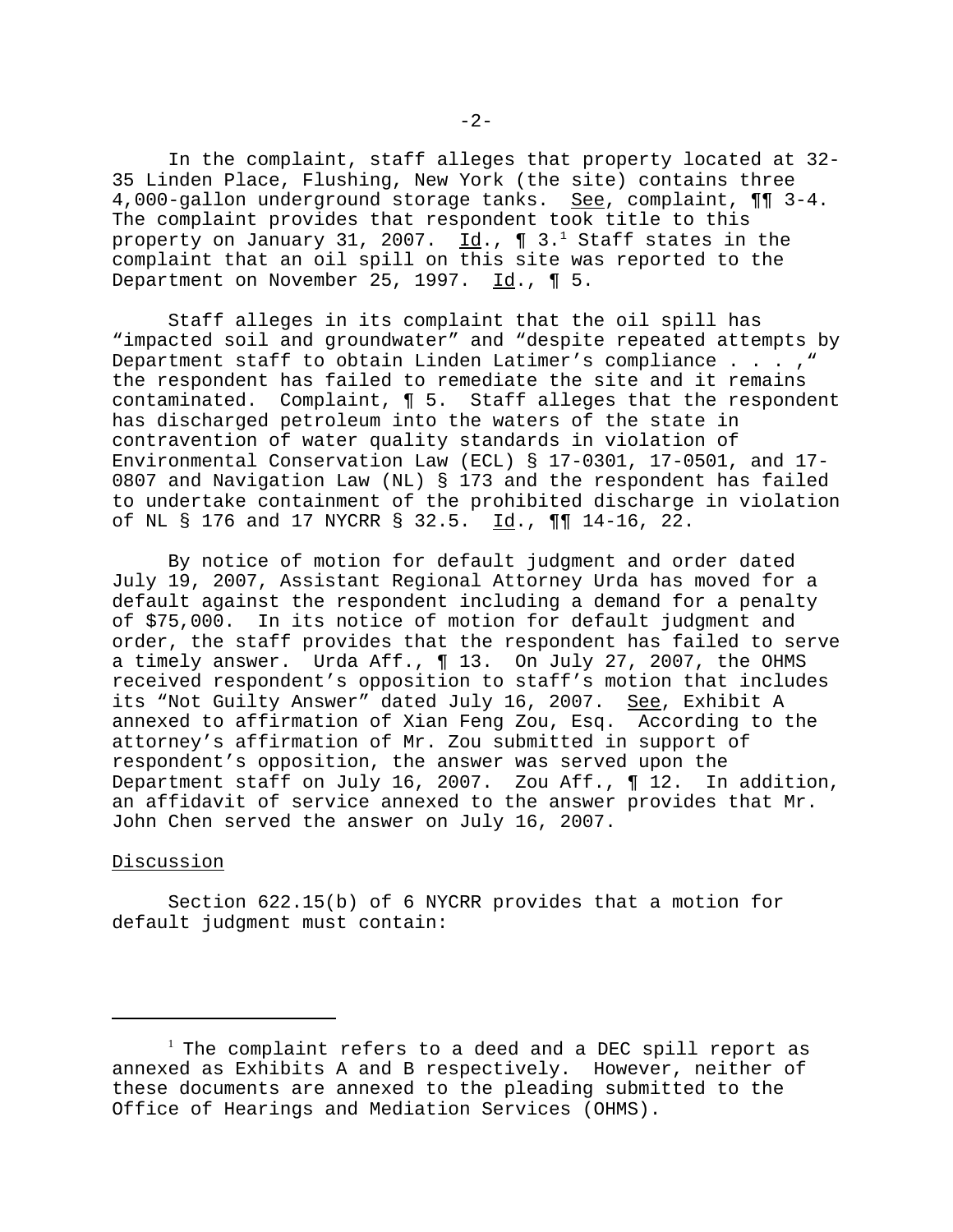(1) proof of service upon the respondent of the notice of hearing and complaint or such other document which commenced the proceeding;

(2) proof of the respondent's failure to appear or failure to file a timely answer; and

(3) a proposed order.

Staff has provided proof of service of the notice of hearing and complaint upon the respondent. The difficulty is that these documents were served on separate occasions – the complaint was served on June 14 and the notice of hearing on June 20, 2007. Section 622.3 of 6 NYCRR requires that an enforcement proceeding be commenced by both a notice of hearing and complaint or by other methods that do not apply in this instance. Therefore, it is arguable that staff failed to commence this proceeding because it did not serve the notice of hearing and complaint simultaneously. This would not be an unreasonable conclusion because the notice of hearing provides vital information for the respondent such as identifying the entity that will set the hearing, asserting the requirement to include affirmative defenses in the answer or waive them, and warning that the failure to answer or attend a pre-hearing conference will result in a default and waiver of the respondent's right to a hearing. 6 NYCRR § 622.3(a)(2). At the very least, I must conclude that until the notice of hearing was served upon the respondent, staff did not fulfill the requirements sufficiently to commence this proceeding.

The staff failed to note in its moving papers that the respondent served an answer or to provide any detail as to why it was untimely. Attorney Zou states in his affirmation that he made several efforts to contact Assistant Regional Attorney Urda during the week of July 9 in order to "ascertain the proper procedure to respond . . ." but was unable to reach Mr. Urda and left messages. Zou Aff., ¶ 7. Mr. Zou details two additional efforts to get a response from the Department staff on July 12 and 13, 2007, respectively. Id., ¶¶ 8-9. He also affirms that Mr. Urda did contact his office on July 16, 2007 leaving word that the respondent was in default and therefore the pre-hearing conference was canceled. Id., 111.

It is respondent's position that the answer was timely filed on July 16, 2007 noting that 6 NYCRR § 622.4 requires that an answer be served within 20 days of service of both the notice of hearing and complaint. Zou Aff., ¶ 16. Attorney Zou calculates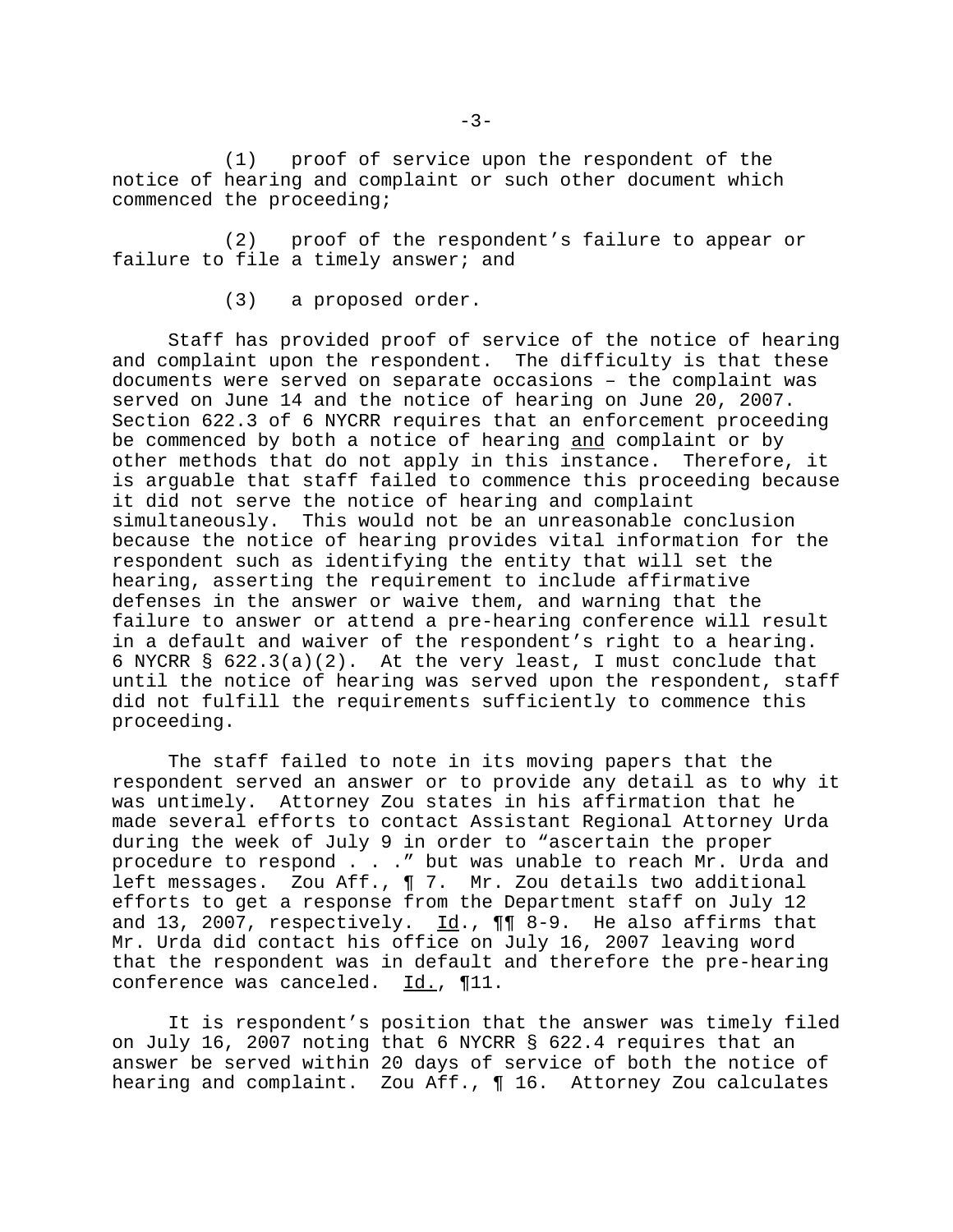that 6 NYCRR § 622.6(b) adds five days to this period.  $Id.$ ,  $\P\P$  $17-18$ .

While I agree that the twenty-day time period to answer began to run on June 20, 2007, it concluded on July 10 not July 16. Section 622.2(b) is inapplicable because 6 NYCRR § 622.4(a) provides that the answer be served 20 days from receipt of the notice of hearing and complaint rather than from the date of the pleading. Thus, while staff did not provide any details of the lateness of respondent's service of the answer, it is clear that it was not timely.

Staff did provide a proposed order with its notice of motion and supporting papers.

Because the staff failed to serve the notice of hearing and complaint together, it is reasonable to find that this caused a confusing situation. Respondent's counsel has detailed his efforts to contact the Department staff to no avail until the deadline to answer had passed. While I can make no conclusions on the merits of the respondent's defense to this enforcement proceeding based upon the pleadings before me, I find the commencement of this matter sufficiently nonconforming with Part 622 to deny the staff's motion. Since 10 years have passed since the Department was notified of the oil spill, the respondent has had title since January of this year, and the answer was only 6 days late, it does not seem too onerous to have the matter decided on its merits. Section 622.4(a) of 6 NYCRR allows the administrative law judge to extend the time to answer and because I can see no prejudice to the Department caused by this short delay, I am denying the staff's motion.

## Ruling

The motion for default judgment is denied.

/s/ Albany, New York Helene G. Goldberger August 2, 2007 Administrative Law Judge